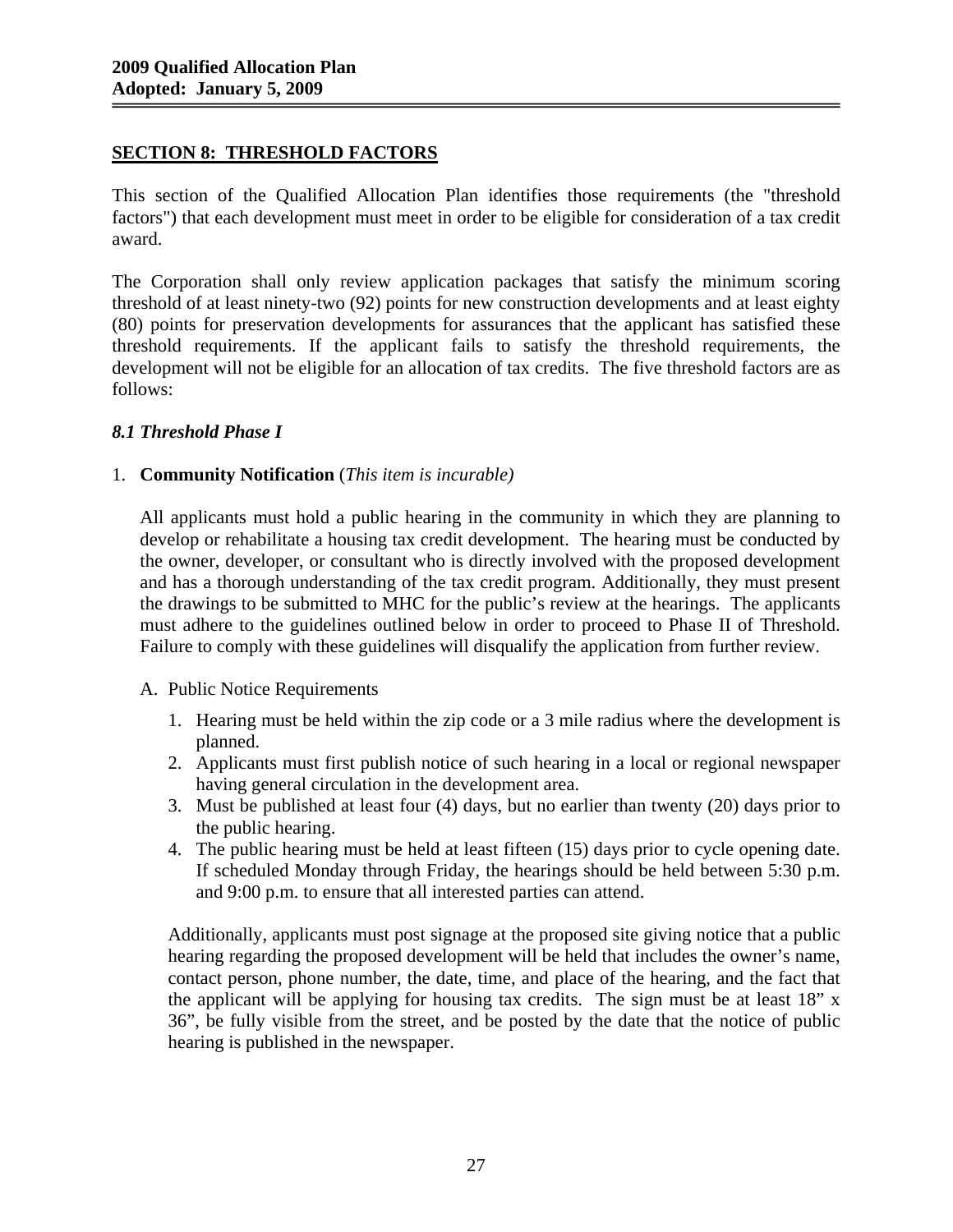### B. Local Government Notice

The developer is required to notify the Mayor or President of the Board of Supervisors and councilperson, alderman and/or local supervisor for the district in which the proposed development will be located, in advance of the public hearing date. (e.g. For a city, the mayor and councilperson/alderman for the district in which the development is proposed to be located; for a county, the president of the Board of Supervisors and the supervisor for the district in which the proposed development is to be located).

The applicant must provide the Acknowledgement of Notice of Public Hearing form included in the QAP properly executed by the appropriate authorities. The form must be executed no later than the date the public hearing notice is run in the newspaper. In the event that an executed form cannot be obtained, the applicant must provide evidence of this notification by documentation of certified mailing to local officials.

### C. MHC Submission Requirements

All applicants will be required to submit notification regarding the hearing to the Corporation. This notification should be faxed to the Corporation at (601) 968-0205 no later than the date the notice is published in the newspaper. MHC staff may attend the public hearings as an observer; however, MHC will not offer any comments in support or objection to the proposed developments.

Each applicant must submit:

- 1. Affidavit of Compliance with Community Notification
- 2. Proof of Publication of the Notice of Public Hearing,
- 3. Minutes of the Public Hearing,
- 4. A copy of the attendance roster,
- 5. A photograph of the signage required at the proposed site,
- 6. Acknowledgement of Notice of Public Hearing,
- 7. A written compilation of the comments received from the public hearing that includes the developer's responsive comments, and
- 8. A developer's statement as to how the concern(s), if any, will be addressed if tax credits are awarded to the development.

# THE REST OF THIS PAGE LEFT BLANK INTENTIONALLY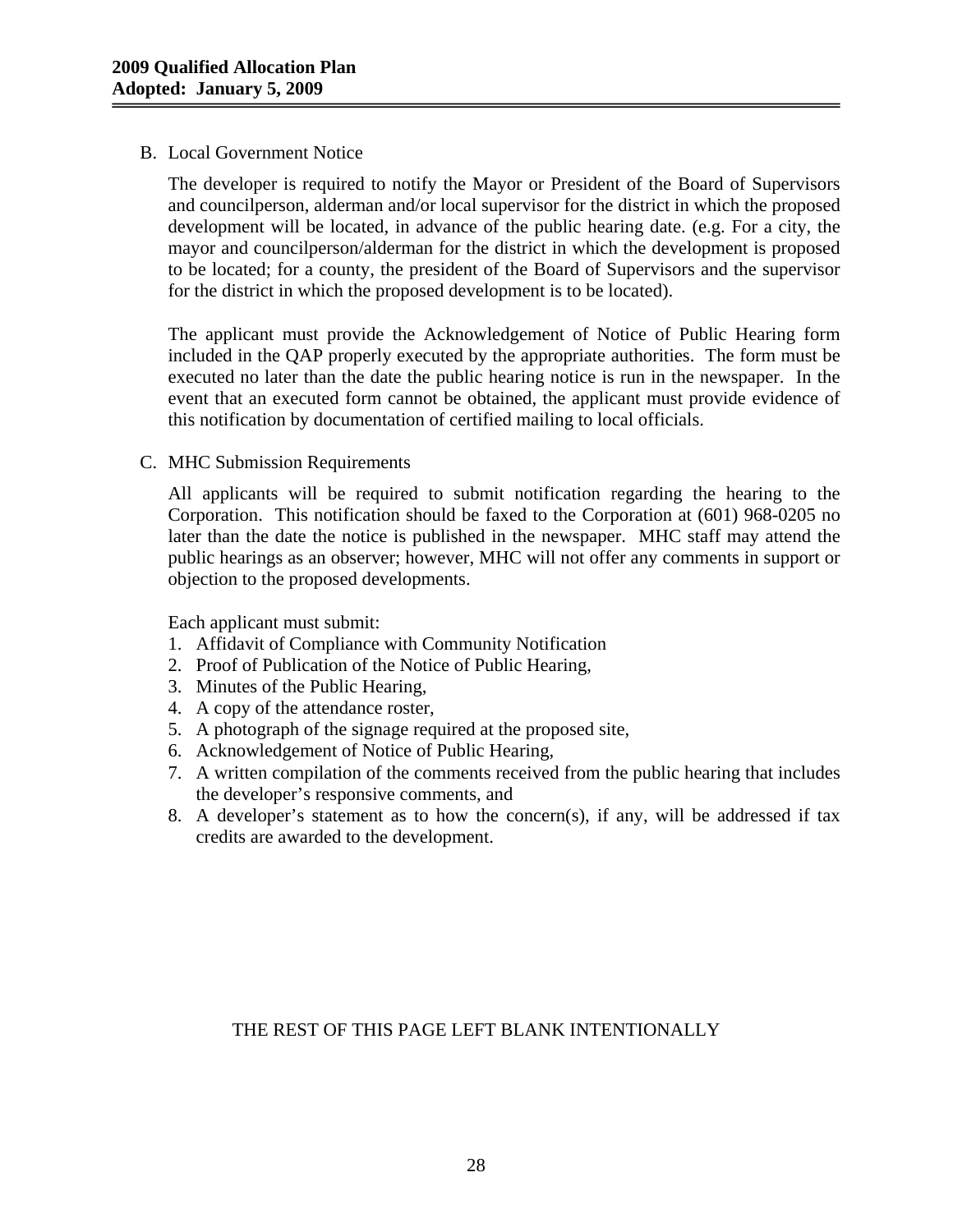## *8.2 Threshold Phase II*

#### 1. **Site Control** *(At least one must be met with evidence provided with application.)*

A. Contracts

Applicants must provide one of the following types of documentation as evidence that it has control of the proposed site. The entity having control of the proposed site must be the same entity listed as the applicant, and the seller/lessor/optionee must be identifiable in any purchase, lease or option agreement. Also, site control documentation must clearly identify the physical location of the property (i.e. property address, full legal description or plat map identifying street names) and be consistent with the development information provided on the application form. Addendums to any of the contracts must be included or points will be deducted.

- 1. Fee simple ownership of the proposed development site evidence by the warranty deed. The owner of the property must be in the application.
- 2. Lease of the proposed site development for a term meeting or exceeding the 30-year compliance period or for such longer period as the applicant represents in the application that the development will be held for occupancy by low income persons and families.
- 3. Right to acquire or lease the proposed site development by a valid and binding option or contract and the fee simple owner of the site, provided that such option or contract shall have no conditions within the discretion or control of the owner of the site. The option must be good for a total of one hundred eighty (180) days from the last day of the application cycle.
- 4. For acquisition and rehabilitation properties that are federally assisted and require a Transfer of Physical Assets (TPA) approval, documentation showing that a transfer request has been submitted must accompany the application in order to have a valid option/purchase contract. Applicant must provide a letter evidencing pending TPA approval from Rural Development (RD) or the local Housing and Urban Development's (HUD) state field office. The only allowable condition to obtaining such transfer approval will be that of obtaining housing tax credits.
- 5. For RD transfer properties, loan transfers/assumptions shall be evidenced by approval on Form RD 3560-1 (Rev. 02/05), "Application for Partial Release, Subordination or Consent" executed by the State Director or the Multi-Family Housing Program Director or their designee as evidence of final approval.
- B. Ownership Structure

Certificate of partnership or corporation for the owner and general partner entities from the State of Mississippi or certificate to do business in the State of Mississippi, if applicable. Stamp filed copy (committal stamp) indicating the Secretary of State's approval must be provided. Additionally, applicants must provide a copy of the Business Structure detailing the principal members of the ownership entity.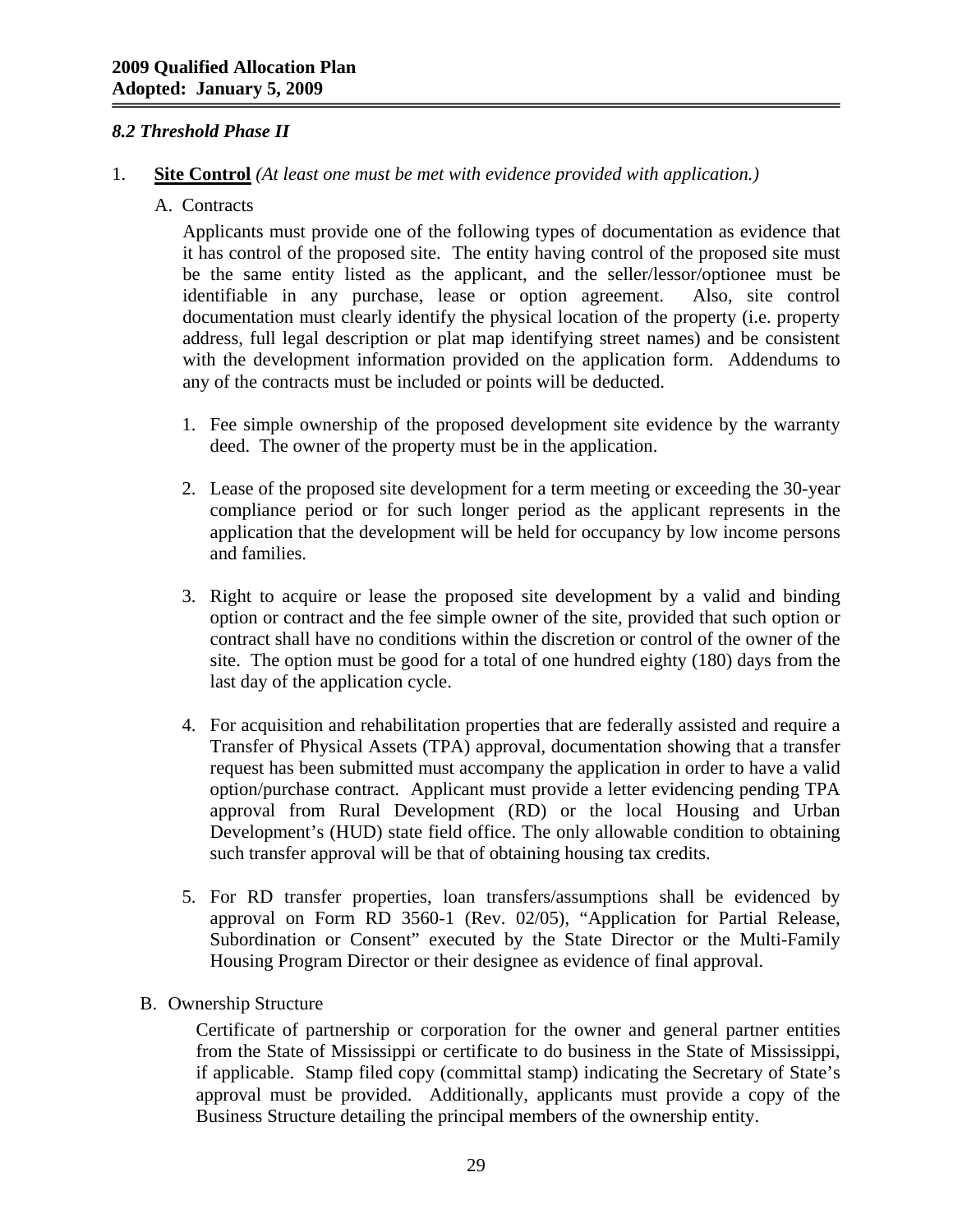### 2. **Local Zoning and Development Conditions** *(At least one must be met.)*

- Evidence of proper zoning or building permits for the proposed development.
- In the event that zoning and permitting requirements are not applicable to the site of the proposed development:
	- o A letter from the local authorities to that effect, and
	- o A letter from the utility providers verifying the availability of all requisite public utilities for the proposed development.
- For existing developments, an applicant may submit evidence of a building permit issuance or current documentation from the local authority indicating that building permits are not required in lieu of zoning documentation

The proposed development must be identified as zoned for its intended use as multifamily or single family housing. Documentation must be provided from the local governing authority where the proposed development will be located and dated within one (1) year of the date the application is submitted to MHC. The documentation must include the development's name, physical location (i.e. street address or nearest intersection), intended use, zoning code and description of what the zoning allows. All information must be consistent with the development information provided on the application form.

### 3. **Documentation of Need**

All applications (new construction and rehabilitation) must contain an independent third party market study. The market study must be recent (no more than one year old from the date of the application). The Market study must support the number of units identified in the application and provide consideration as to the total number of units the market will absorb should other developments be awarded tax credits in the same market area. All applications must also contain a statement of acceptance from the participating syndicator (*See Attachment 10).* Applicants are not prohibited from changing syndicators; however, a new statement of acceptance will be required from the subsequent syndicator in the event of a change from the initial application.

The market study must include the following items:

- Problem Definition
- **Market Area Definition**
- Physical/Location Analysis
- Economic Analysis
- Demographic Analysis
- Supply Analysis
- Demand Analysis
- Reconciliation of Supply and Demand
- Identify all housing tax credit developments approved within the previous five years of the study available on the Corporation's website at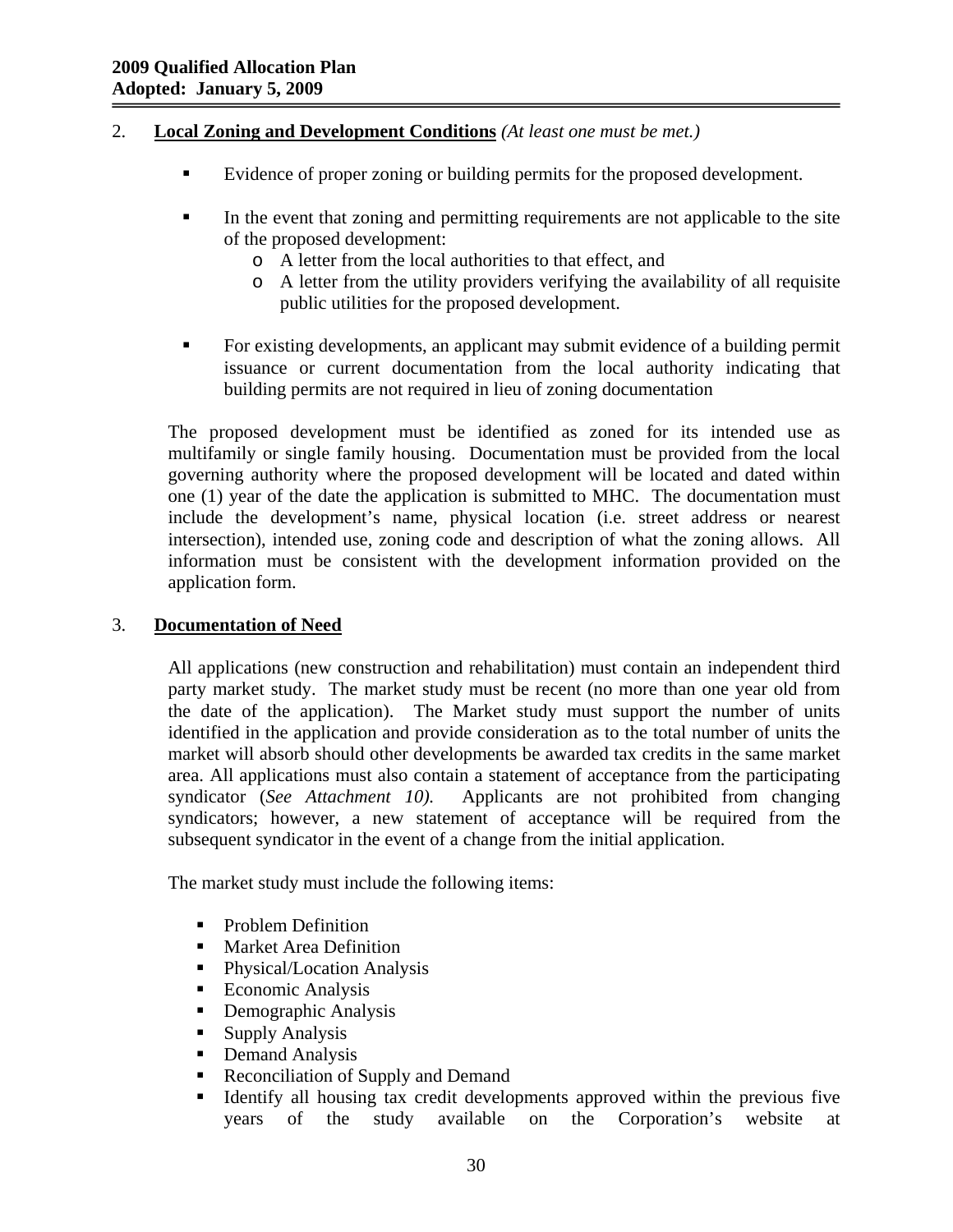www.mshomecorp.com, and those currently under construction in the market area, and describe those developments' rent levels and lease up experiences.

Please refer to the market study guide in this section for an explanation of the abovereferenced items and the checklist that will be used to determine if the minimum standards have been met.

### 4. **Permanent Financing Commitment**

- Firm loan commitment letter's for permanent financing for the proposed development. The commitment must have a minimum 15 year term. The letter must not contain any material condition(s) with the exception of those listed below:
	- o Obtaining 221(d)(4) guarantees;
	- o Obtaining tax credits;
	- o Final acquisition of site or land and building, as appropriate;
	- o Complete drawings and/or specifications;
	- o Firm cost estimates;
	- o Appraisal;
	- o Environmental review; and
	- o All other conditions must receive prior approval from the Corporation at least ten (10) business days before submission of tax credit application.
	- To be considered a firm commitment, the document must contain:
		- o The verbiage, "*This is a firm commitment for construction/permanent financing of the referenced development."*
		- o The following items:
			- i. The term(s)
			- ii. Conditions
			- iii. Interest rate
			- iv. Disbursement conditions
			- v. Security requirements
			- vi. Repayment provisions
		- o Must not be eligible for prepayment of the permanent mortgage prior to the end of the minimum fifteen (15) year compliance period. Refinances are permitted.
		- o Must be executed by the lender and accepted by the ownership entity listed in the application form.
	- For RD developments a copy of the loan commitment for interim financing. Form AD622 will not be accepted to satisfy permanent financing.
	- For HUD financed properties involving a Transfer of Physical Assets (TPA), the application must contain written correspondence from the local agency's state field office which confirms that a transfer package has been submitted and pending approval. The only allowable condition to obtaining such transfer approval will be obtaining housing tax credits.